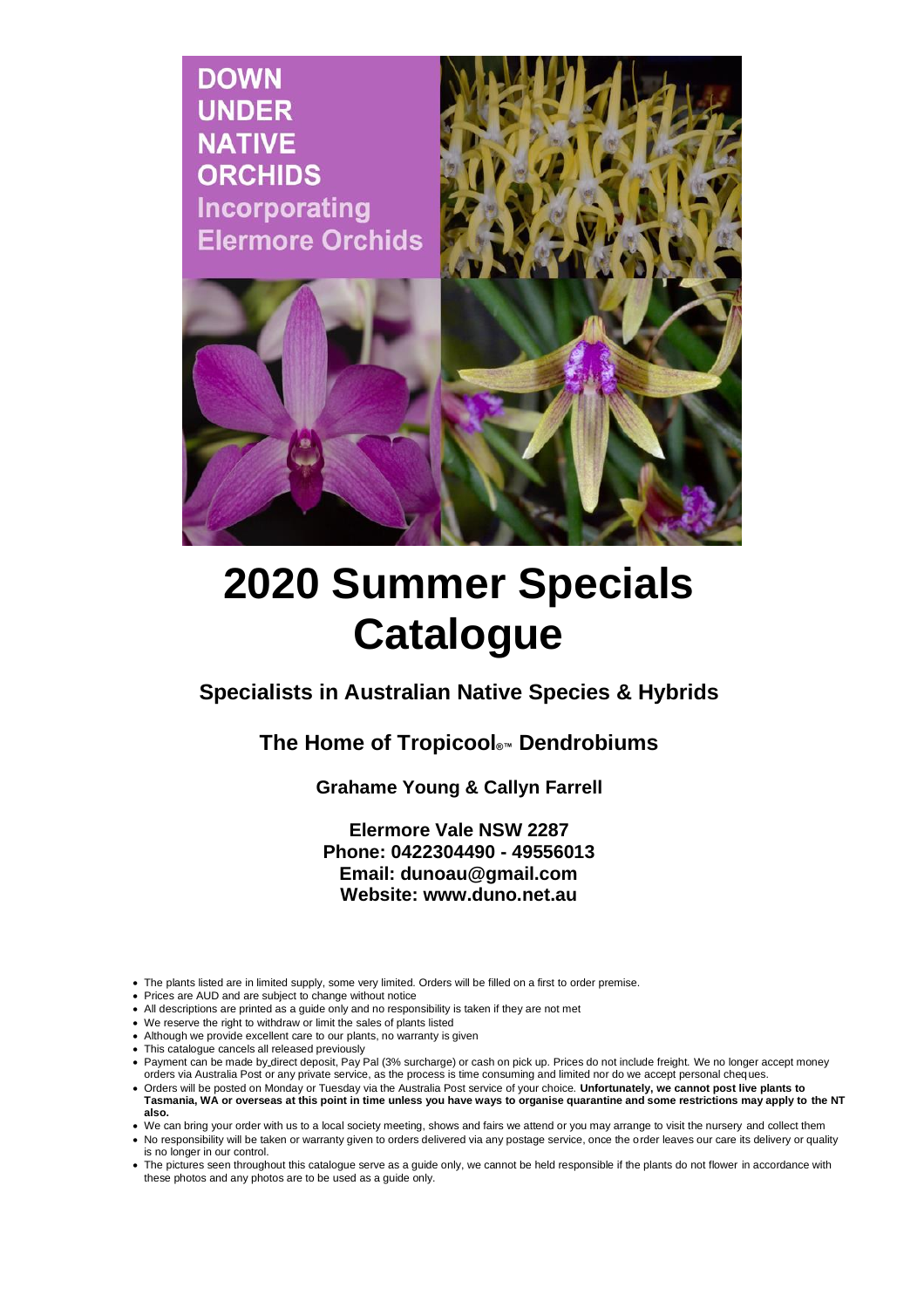#### **Everything in this listing has been reduced**

Prices expire on the 1st of March 2020

## **In addition, we would like to celebrate the New Year by offering the following discounts**

### **Spend \$100 save \$5 Spend \$200 save \$10 Spend \$250 save \$15 Spend \$300 save \$30**

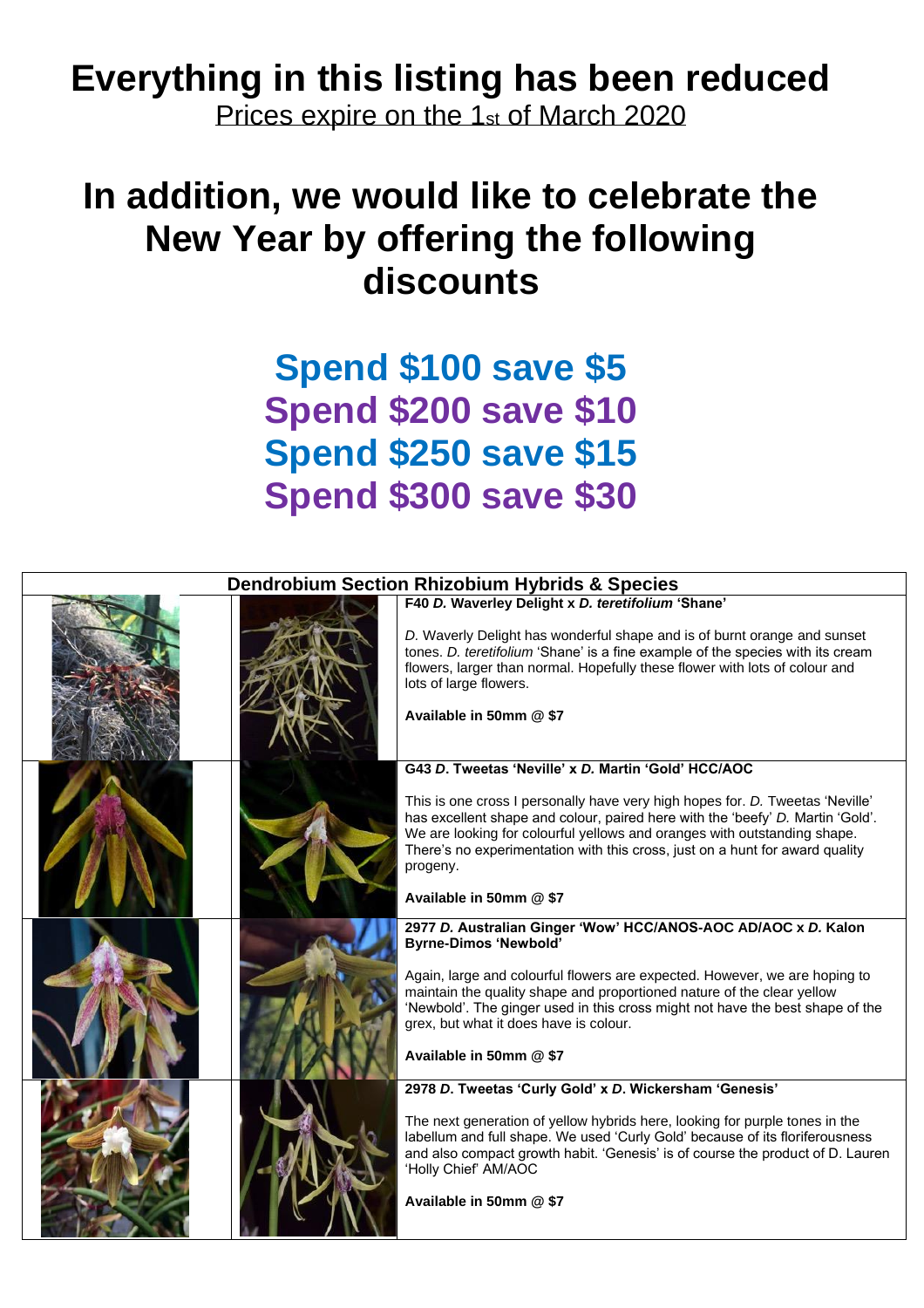|  | 2989 D. Harmon 'Mark' x D. Hot Coals                                                                                                                                                                                                                                                                                                                                                                               |
|--|--------------------------------------------------------------------------------------------------------------------------------------------------------------------------------------------------------------------------------------------------------------------------------------------------------------------------------------------------------------------------------------------------------------------|
|  | Our mushroom pinkish-brown Harmon is a relatively large Dendrobium, its<br>white striations and its 30mm plus wide bloom really stand out in spring. It's a<br>very compact plant and its inflorescences are completely upright. We used D.<br>Hot Coals to hopefully inject a fair amount of its brown and red colouration, just<br>for something a bit different.<br>Available in 50mm @ \$7                     |
|  | 3011 D. Tweetie 'Huge' x D. Australian Ginger 'Big Guy'                                                                                                                                                                                                                                                                                                                                                            |
|  | Searching for big and colourful flowers similar to D. Tweetas, however this time<br>with an extra dose of D. fuliginosum. 'Big Guy' is our largest ginger and has an<br>awesome ruffled labellum. These should be good.<br>Available in 50mm @ \$7                                                                                                                                                                 |
|  | 3012 D. Tweetie 'Pie' x D. Martin 'Gold' HCC/AOC                                                                                                                                                                                                                                                                                                                                                                   |
|  | The 'beefy' D. Martin 'Gold' has very good shape and it also has an interesting<br>mix of green and gold tones. Here we have match him with 'Pie' to try and<br>achieve a different colouration. Also, by using D. Tweetie there is a chance we<br>will get more than one flowering a year. These should be plants for the show<br>bench.<br>Available in 50mm @ \$7                                               |
|  | 3013 D. Sharday = D. chordiforme 'Tumbi' x D. Tweetie 'Pie'                                                                                                                                                                                                                                                                                                                                                        |
|  | The reason I made this cross was to begin a line of breeding, a line of compact<br>plants that flower in the later months of the year, this way we have section<br>rhizobium hybrids in flower all year round. We expect quality shape and colours<br>ranging from yellow to red.<br>Available in 50mm @ \$7                                                                                                       |
|  | 3015 D. Martin 'Gold' HCC/AOC x D. Tweetie 'Pie'                                                                                                                                                                                                                                                                                                                                                                   |
|  | A reverse of the above 3012, grab one of each and see which has the most<br>colour!<br>Available in 50mm @ \$7                                                                                                                                                                                                                                                                                                     |
|  | 3016 D. Sharday = D. Tweetie 'Huge' x D. chordiforme 'Tumbi'                                                                                                                                                                                                                                                                                                                                                       |
|  | The same description applies from 3013, however this time we have used<br>'Huge'.<br>Available in 50mm @ \$7                                                                                                                                                                                                                                                                                                       |
|  | 3156 D. Harmon 'Mark' x D. striolatum 'Neville' HCC/ANOS                                                                                                                                                                                                                                                                                                                                                           |
|  | Our mushroom pinkish-brown Harmon is a relatively large Dendrobium, its<br>white striations and its 30mm plus wide bloom really stand out in spring. It's a<br>very compact plant and its inflorescences are completely upright. I thought it<br>would be good to introduce D. striolatum to increase floriferousness, create<br>compact bushy plants and increase our percentage of pinks or maybe even<br>greys. |
|  | Available in 50mm @ \$7                                                                                                                                                                                                                                                                                                                                                                                            |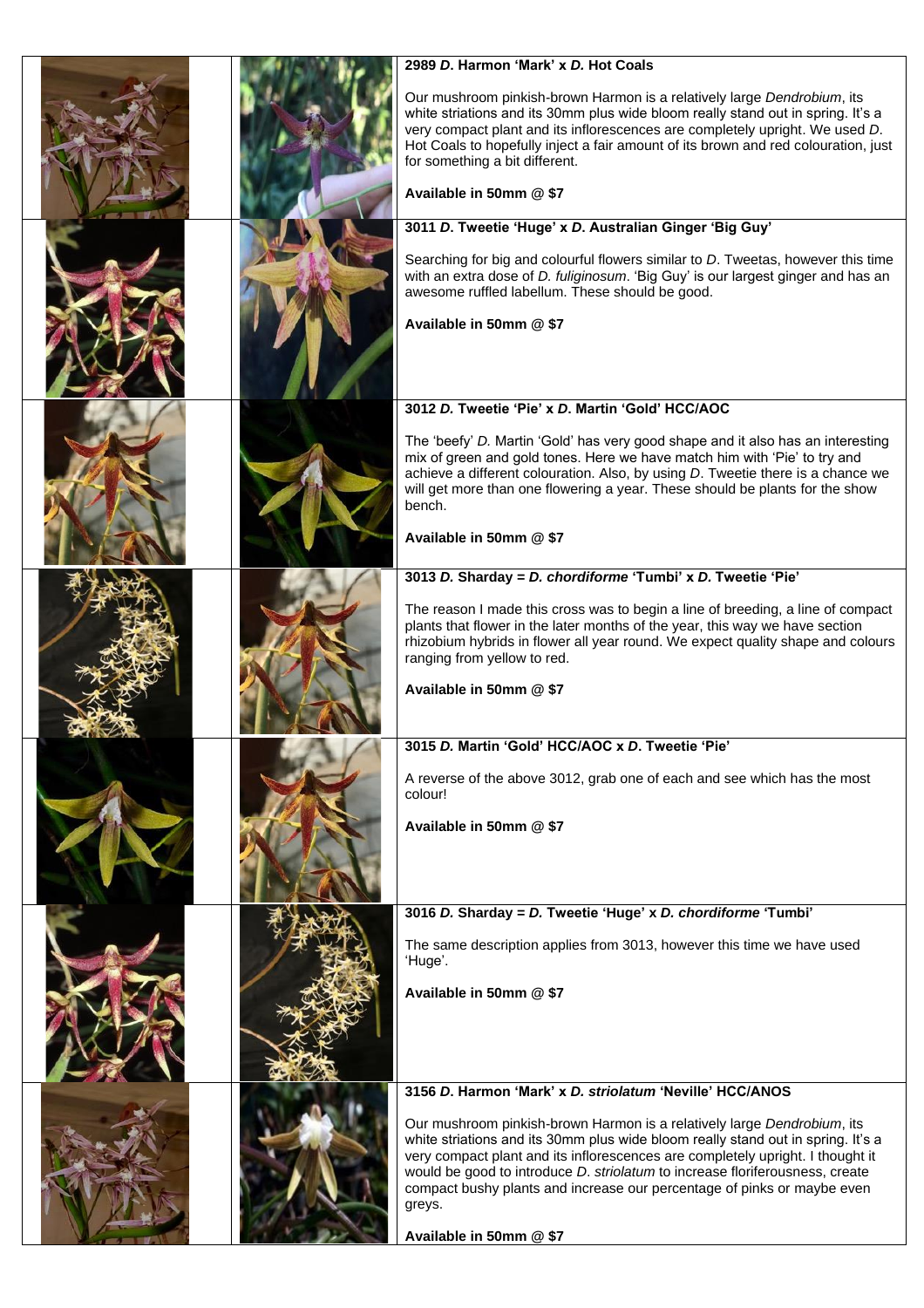|  | 3125 D. Rocky Carroll x D. Australian Sunblessed                                                                                                                                                                                                                                                                                                                                                                                              |
|--|-----------------------------------------------------------------------------------------------------------------------------------------------------------------------------------------------------------------------------------------------------------------------------------------------------------------------------------------------------------------------------------------------------------------------------------------------|
|  | Here we have used D. Rocky Carroll with one of our dark D. Australian<br>Sunblessed. We are hoping for large, open and dark flowers. Carroll is luckily<br>nice and compact, continuing with the main theme of our breeding program.<br>Available in 50mm @ \$7                                                                                                                                                                               |
|  |                                                                                                                                                                                                                                                                                                                                                                                                                                               |
|  | 3154 D. Lauren 'Holly Chief' AM/AOC x D. Martin 'Gold' HCC/AOC                                                                                                                                                                                                                                                                                                                                                                                |
|  | There is no doubt that we are searching for large, shapely, floriferous golds and<br>yellows here. Two of our awarded show winners paired together, these should<br>be outstanding.                                                                                                                                                                                                                                                           |
|  | Available in 50mm @ \$7                                                                                                                                                                                                                                                                                                                                                                                                                       |
|  | 3131 D. Martin 'Gold' HCC/AOC x D. Tamara 'JD Spots'                                                                                                                                                                                                                                                                                                                                                                                          |
|  | The 'beefy' D. Martin 'Gold' has very good shape and it also has an interesting<br>mix of green and gold tones. So, we've paired him with our favourite D. Tamara<br>to add some spotting and improve his labellum and overall shape.                                                                                                                                                                                                         |
|  | Available in 50mm @ \$7                                                                                                                                                                                                                                                                                                                                                                                                                       |
|  | 3121 D. teretifolium var. aureum 'Gigantor' HCC/AOC x D. Tweetas 'Cork<br>Gold'                                                                                                                                                                                                                                                                                                                                                               |
|  | We love 'Cork Gold' but it is a slightly smaller flower with a lighter count. So, we<br>have added 'Gigantor' to the mix with its massive blooms and an average of 9<br>flowers per inflorescence. We have also learnt that 'Gigantor' intensifies colour,<br>with our cross D. Hunter Legend.                                                                                                                                                |
|  | Available in 50mm @ \$7                                                                                                                                                                                                                                                                                                                                                                                                                       |
|  | 3151 D. Martin 'Royal' x D. Tamara 'JD Spots'                                                                                                                                                                                                                                                                                                                                                                                                 |
|  | On the search for spots here. Both parents are large and shapely flowers on<br>compact plants.                                                                                                                                                                                                                                                                                                                                                |
|  | Available in 50mm @ \$7                                                                                                                                                                                                                                                                                                                                                                                                                       |
|  | 3155 D. Harmon 'Mark' x D. striolatum 'Ruffles' FCC/AOC                                                                                                                                                                                                                                                                                                                                                                                       |
|  | Our mushroom pinkish-brown Harmon is a relatively large Dendrobium, its<br>white striations and its 30mm plus wide bloom really stand out in spring. It's a<br>very compact plant and its inflorescences are completely upright. I thought it<br>would be good to introduce D. striolatum to increase floriferousness, create<br>compact bushy plants and increase our percentage of pinks or maybe even<br>greys.<br>Available in 50mm @ \$7 |
|  | 3120 D. teretifolium var. aureum 'Gigantor' HCC/AOC x D. Martin 'Royal'                                                                                                                                                                                                                                                                                                                                                                       |
|  | Similar to cross 3121. We have added 'Gigantor' to the mix with its massive<br>blooms and an average of 9 flowers per inflorescence. We have also learnt that<br>'Gigantor' intensifies colour, with our cross D. Hunter Legend.                                                                                                                                                                                                              |
|  | Available in 50mm @ \$7                                                                                                                                                                                                                                                                                                                                                                                                                       |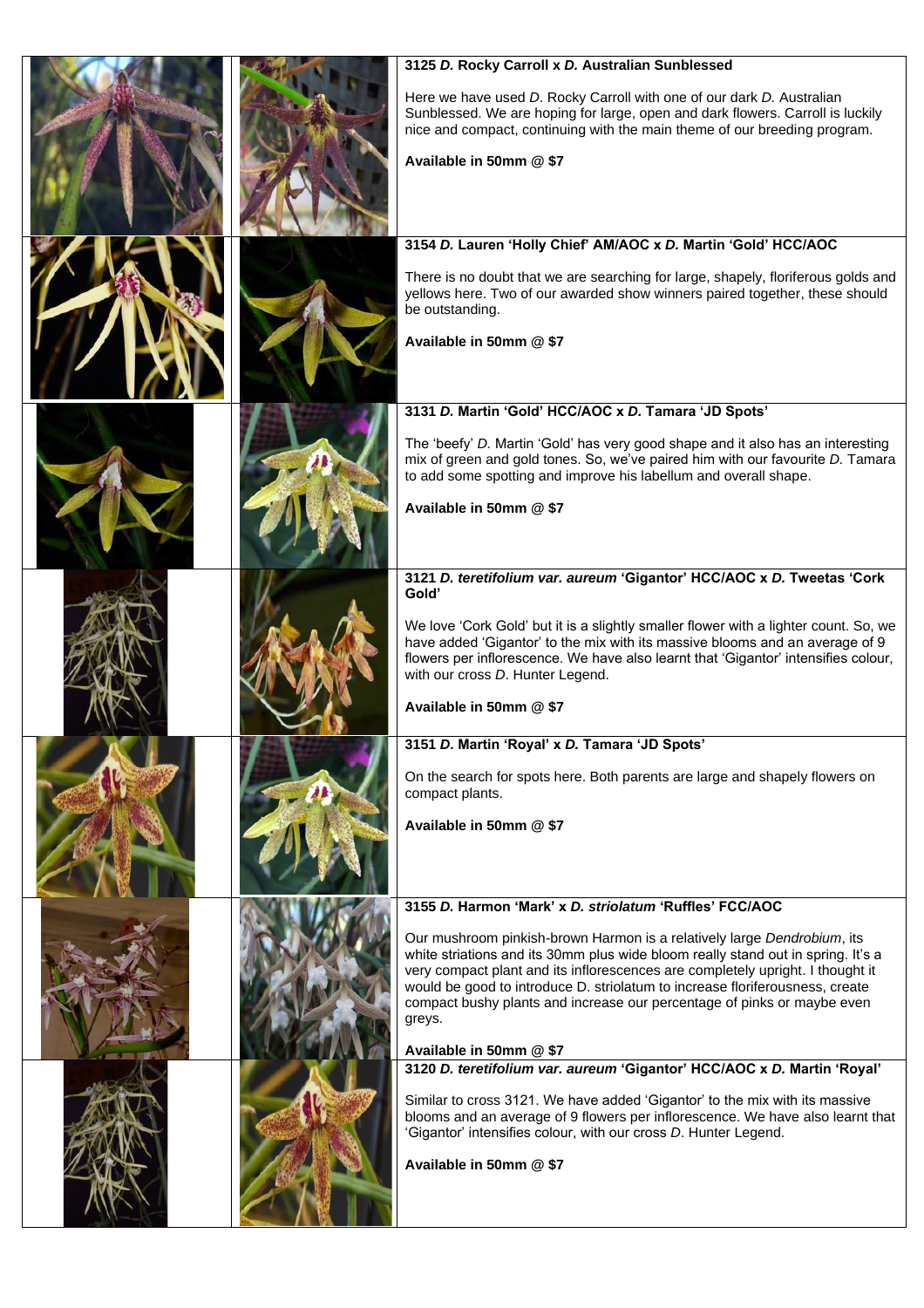



**JC1000** *D. striolatum* **'Alba Packer's' x 'Tassie Gold'**

This cross was made by Jody Cutajar. We have a few excess plants so thought we would make them available as everyone loves a good *D. striolatum*. These will be varying intensities of yellow, maybe a few albas.

**Available in 50mm @ \$7**

| Tropicool™ Dendrobium Hybrids |  |                                                                                                                                                                                                                                                                                                                                                                                                                                                      |
|-------------------------------|--|------------------------------------------------------------------------------------------------------------------------------------------------------------------------------------------------------------------------------------------------------------------------------------------------------------------------------------------------------------------------------------------------------------------------------------------------------|
|                               |  | G52 D. Bergen 'Melissa' x D. Zip 'JMCM'<br>We have been struggling to get germination with this spectacular D.<br>Bergen, so I gave in and put the ever-fruitful D. Zip on to 'Melissa'. I guess<br>this is seen as a stepping stone hybrid but the results should be some<br>heavily patterned white flowers that are very strong growers. 3% bigibbum<br>Available in 50mm @ \$7                                                                   |
|                               |  | G73 D. Jonathan's Glory 'Dark Joy' HCC/AOC x D. Zip 'JMCM'<br>There is no doubt we are looking for stripes and lots of them. There's<br>nothing better than a compact plant that flowers its head off every spring<br>and this is just what this cross will do. They may not be award winners but<br>they will be colourful. 6.3% bigibbum<br>Available in 50mm @\$7                                                                                 |
|                               |  | G66 D. Touch of Class 'Dark' x D. King-Wong 'Striker' AD/ANOS<br>As Tropicool Dendrobium breeding become more complex, I believe it is<br>crucial to reintroduce vigorous and easily grown hybrids or species. The late<br>Norm Mitchell gifted me this piece of 'Striker' and I thought thing new mum<br>would take a liking. I am hoping to see dark and large flowers on compact<br>and vigorous plants. 6.3% bigibbum<br>Available in 50mm @ \$7 |
|                               |  | 3141 D. Gundy Sun 'Shinning' x D. Candice 'Yellow/Purple'<br>'Yellow/Purple' has achieved awesome things with the D. Bergen remakes.<br>So, I decided to introduce it to the D. Burgundy Cream line. I guess this is<br>somewhat a stepping stone cross. It may unlock potential or it may not. A<br>bit like every cross haha. Anyway, I have hopes of cream/yellow flowers<br>with vibrant pink markings. 6.3% bigibbum<br>Available in 50mm @ \$7 |





#### **Cool Dendrobium Hybrids**

**2934** *D.* **Aussie Star x** *D. spec.* **'Herbmere's Moon'**

*D.* Aussie Star is a colourful *D. kingianum* style flower. It's clear colour and vibrant spotting made it a perfect candidate to make some spots for spring! These plants will be strong growers and will be a mass of flowers once mature.

**Available in 50mm @ \$7**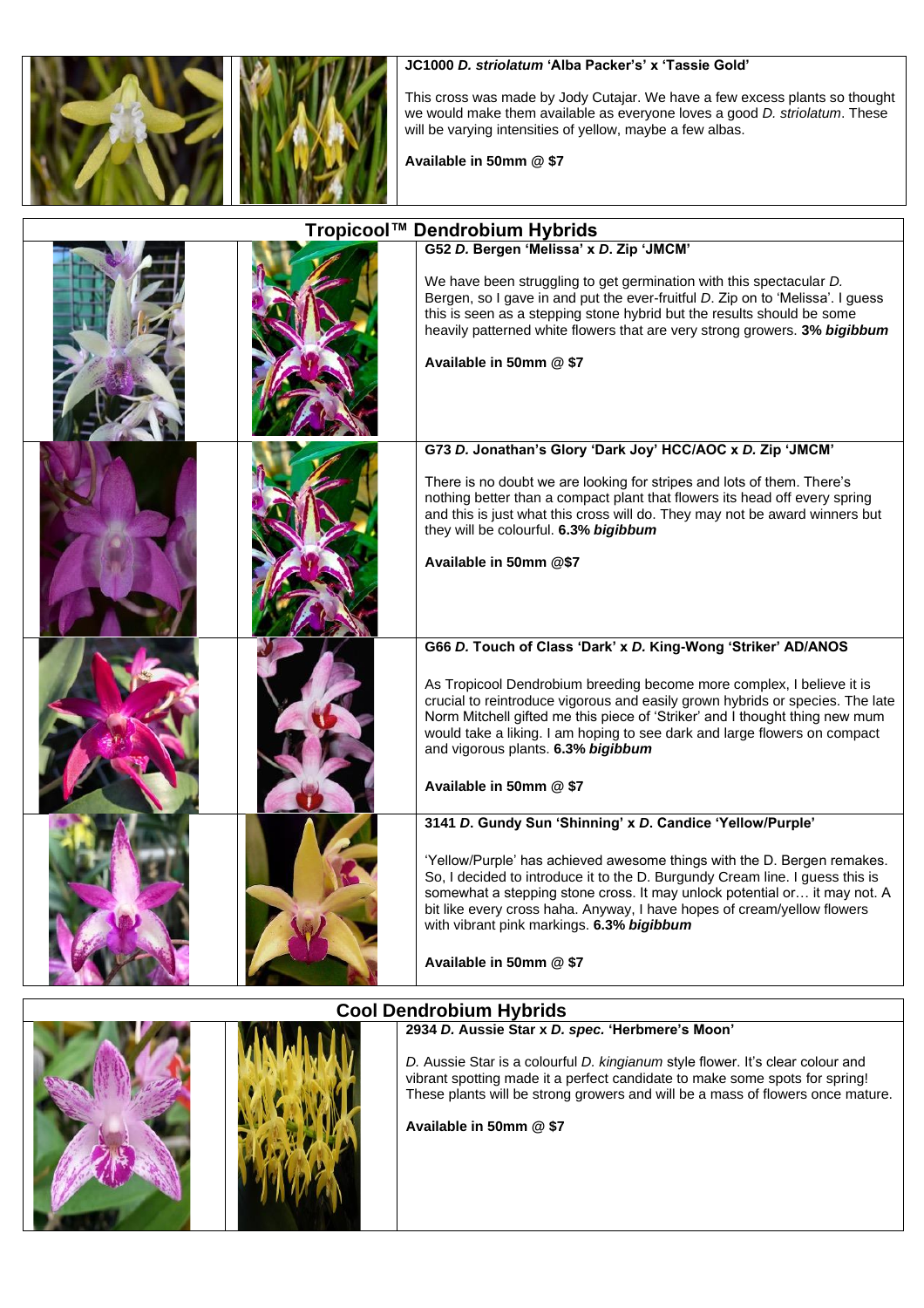| <b>Australian Dendrobium Species</b> |                                                                                                                                                                                                                                                                                                                   |  |
|--------------------------------------|-------------------------------------------------------------------------------------------------------------------------------------------------------------------------------------------------------------------------------------------------------------------------------------------------------------------|--|
|                                      | 3021 D. spec. ('Clarrie' x 'Larwind') x D. spec. v. curv. 'Yellow'<br>These next three crosses were made by John Bennett and all use the same<br>plant as Mum. 'Clarrie' x 'Larwind' was made by Woolf Orchid Culture and<br>'I arwind' is 'Mt I arcom Gold' x 'Windermere'.<br>Available in 50mm @ \$7           |  |
|                                      | 3022 D. spec. ('Clarrie' x 'Larwind') x D. spec. 'Triffid's Moon'<br>'Triffid's Moon' is 'Triffid' x 'Daylight Moon' FCC/AOC, and boasts large<br>rounded segments, awesome colour and texture plus. These will be compact<br>growers and should be dark cream/light yellow in colour.<br>Available in 50mm @ \$7 |  |
|                                      | 3023 D. spec. ('Clarrie' x 'Larwind') x D. spec. 'Palm Moon'<br>Dad here is a 'Palmerston' x 'Daylight Moon' FCC/AOC, this should produce<br>creams and dark creams of excellent shape on long racemes.<br>Available in 50mm @ \$7                                                                                |  |

| <b>Australian Sarcanthine Hybrids</b> |                                                                                                                                                                                                                                                                                                                         |  |
|---------------------------------------|-------------------------------------------------------------------------------------------------------------------------------------------------------------------------------------------------------------------------------------------------------------------------------------------------------------------------|--|
|                                       | F104 S. Magic x S. Nugget<br>Again, this S. Magic is a perfect circle with the most vibrant of colours.<br>S. Nugget is a new acquisition and shows the recent advances in<br>orange Sarc breeding. The two together could give us some very<br>interesting colour and a whole lot of shape.<br>Available in 50mm @ \$6 |  |
|                                       | F108 S. Melba x S. Donna Gaye<br>Two of our very best whites. For me there's is something about a large,<br>flat and pure white Sarcochilus that is so beautiful and timeless and as a<br>judge always seems to stand out on the showbench. These should do<br>just that, stand out.<br>Available in 50mm @ \$6         |  |
|                                       | F126 Plectochilus. Harlequin 'Salmon' x S. (Yvette x Fitzhart)<br>A cross I made purely for colour and lots of it! We have a beautiful<br>Plecto. Harlequin 'Salmon' mericlone but it's an extremely slow grower.<br>So, a fast growing and mottled pink/purple hybrid might do the trick!<br>Available in 50mm @ \$6   |  |